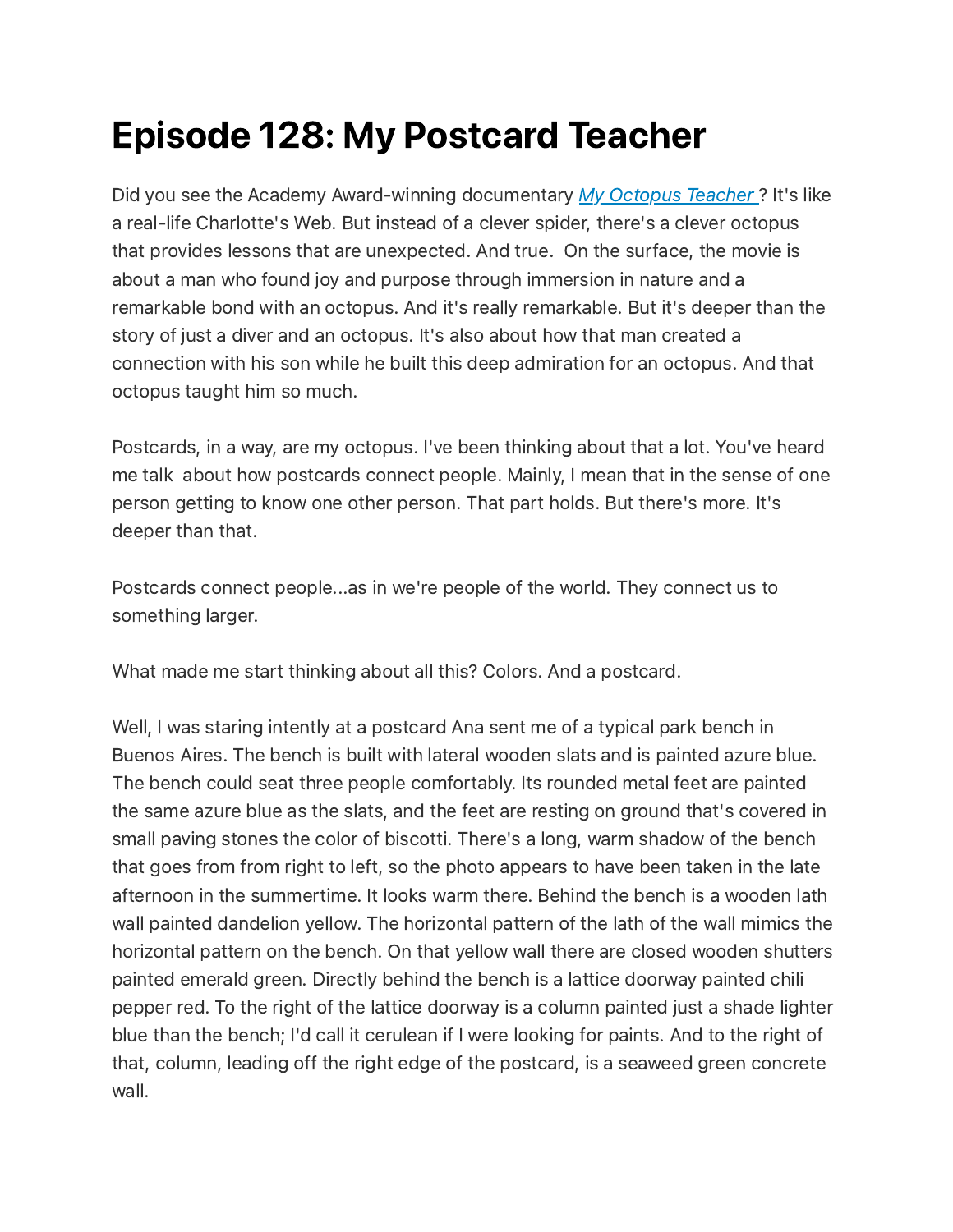I looked and looked and looked at that picture on the postcard. Noticed the primary colors. Then the additional colors. Then the patterns. Then the composition. Then the sunlight. Then the ground covered in paving stones. I could have stopped there. And I would have been happy. The image is fresh and clean and warm and uplifting. It makes me wanna be in the scene, as Robert Pirsig wrote in Zen and the Art of Motorcycle [Maintenance,](https://www.powells.com/book/-9780553277470/1-28?gclid=CjwKCAiA6seQBhAfEiwAvPqu1-tTYMxFq9LkPz_2FrdkwNTnr1t60HhOYr0rAFEBWtIkcNOYr3jxBRoCJaQQAvD_BwE) when he talked about the difference of riding in a car versus a motorcycle:

In a car you're always in a compartment, and because you're used to it you don't realize that through that car window everything you see is just more TV. You're a passive observer and it is all moving by you boringly in a frame.

On a cycle the frame is gone. You're completely in contact with it all. You're in the scene, not just watching it anymore, and the sense of presence is overwhelming.

To be in the scene. And the presence is overwhelming. That's what I mean by My Postcard Teacher. When I look more closely at the blue bench postcard I see there's a description on the back of the card. It says:

v/o Ana of Cartas y [Postales:](https://cartasypostales.wordpress.com/) Caminito es un callejón museo y un pasaje de gran valor cultural y turistico, ubicado en el barrio de la Boca, Buenos Aires. El lugar adquirió significado cultural debida a que inspiró la musica del famoso tango Caminto, por Juan de Dios Filberto.

If you didn't quite catch that, Ana said, ["Caminito](https://turismo.buenosaires.gob.ar/en/otros-establecimientos/caminito) is a museum alley and passage, of great cultural and tourist value, located in the neighborhood of La Boca, in Buenos Aires. The place acquired cultural significance because it inspired the music at the famous tango [Caminito,](https://youtu.be/l3FMGEOC-CQ) composed by Juan de Dios Filberto."

Again, that information would be enough on most days. But I recently saw the famous Jeopardy champion James [Holzhauer](https://en.wikipedia.org/wiki/James_Holzhauer) comment about the difference between amateurs and real trivia professionals: It's curiosity. Holzhauer said, "An amateur picks up a book, looks at it, and puts it back down. Mostly forgets about it. A professional researcher, on the other hand, picks up a book, looks at the cover. Writes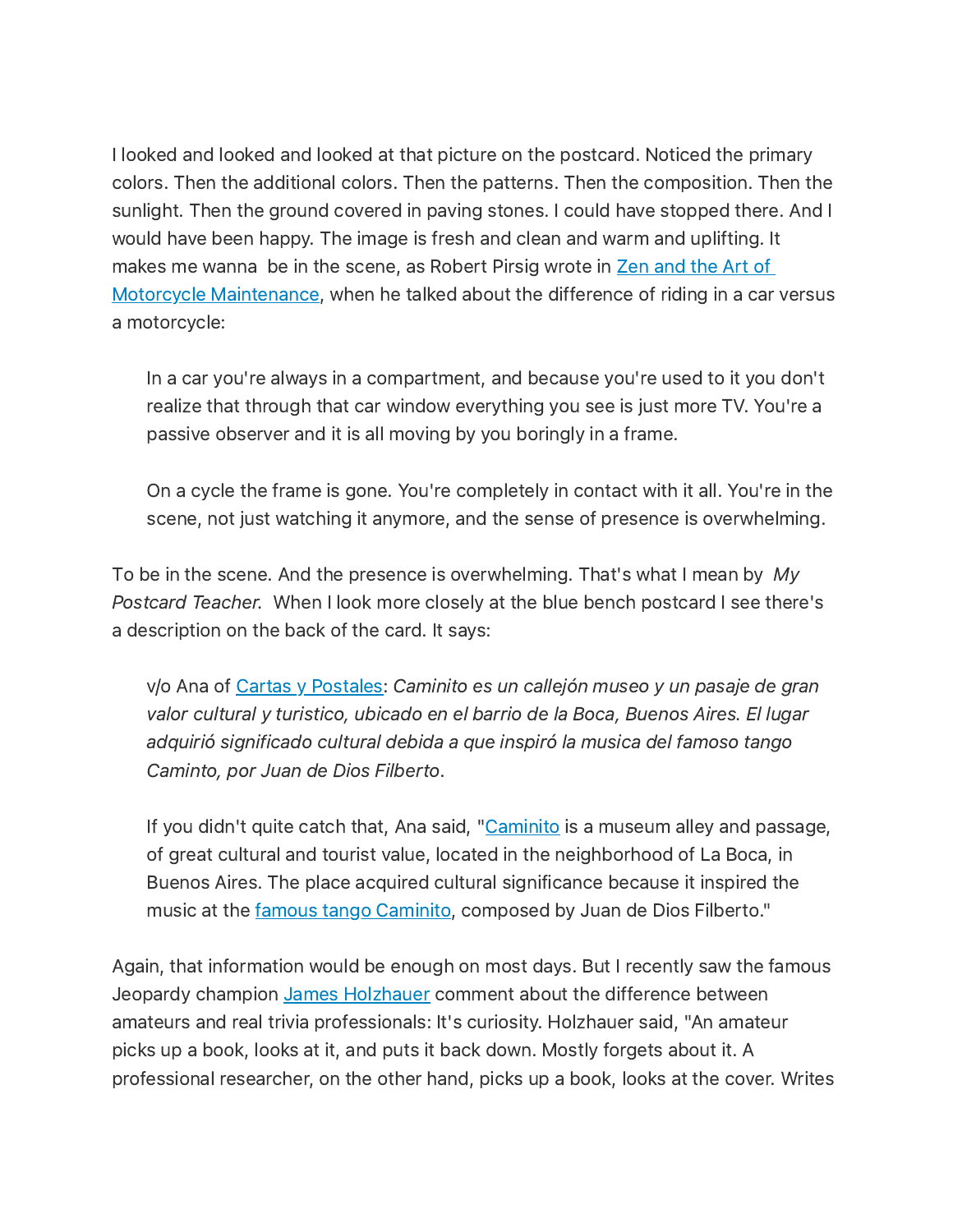down a few questions. Does some background on the author. Asks about why the title is the title. Asks questions to go deeper. And reads the book."

That's the essence of learning, isn't it? The endless curiosity. What Maria Montessori called following an idea to its logical conclusion. And yes, I want to read the book.

So, there's more I can learn from Ana's Blue Park Bench, isn't there? As I read the description on the card, I wondered why they called the neighborhood La Boca. I wondered about the history of the the barrio. Which made me wonder about the history of Buenos Aires. Especially its architecture. I looked it up. After all, it's My Postcard Teacher.

#### \*\*\*\*\*\*\*\*\*\*\*\*\*\*\*\*\*

This is Frank Roche, and you're listening to Episode 128 of The Postcardist Podcast: My Postcard Teacher.

\*\*\*\*\*\*\*\*\*\*\*\*\*\*\*\*\*

Here's the show for today. You know how the mind works. I was curious. I wondered if I just stuck my hand into a pile of postcards I got recently, what could I learn. And what did I miss?

This show is about that little experience on this day in February 2022. This show is called My Postcard Teacher.

Let's get started. I have 10 total cards I pulled out. The first one is the blue park bench in Buenos Aires. Come along with me on a little journey to discover what all these postcards taught me today.

### Postcard One: Park Bench in La Boca

Let's start with Ana's blue park bench in Buenos Aires. I had three questions; Why was the neighborhood called La Boca? What was the significance of that neighborhood in the photo? And what should I know about the history of Buenos Aires?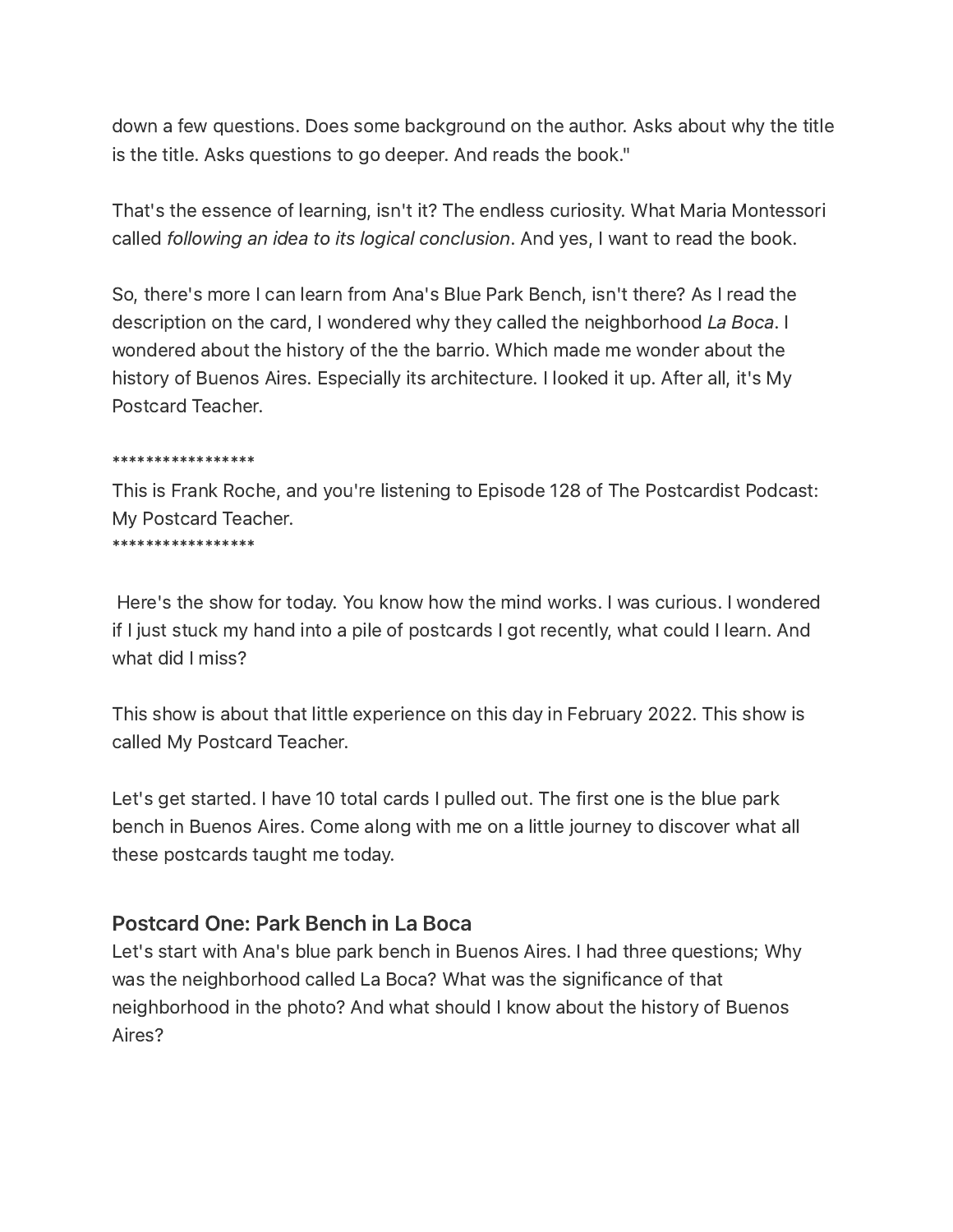Let's start with La Boca -- The Mouth. It's a neighborhood (barrio) of the Argentine capital, Buenos Aires. Many of its early settlers are from the city of Genoa, Italy; and still to present day it has an Italian *flavor*. [Wikipedia](https://en.wikipedia.org/wiki/La_Boca) tell us, "La Boca is a popular destination for tourists visiting Argentina, with its colorful houses and pedestrian street, the Caminito, where tango artists perform and tango-related memorabilia is sold. Other attractions include the La Ribera theatre, many tango clubs and Italian taverns." By the way, it's no kidding about La Boca being a popular tourist destination. It's a top destination, and you can see lots of colorful photos from that neighborhood on social media sites.

My second question was sort of answered, wasn't it? What's the significance? Certainly, from what I read, La Boca still has an independent streak. Back 140 years ago, the area tried to secede from Argentina. That didn't work, but the independent spirit still is there. (On a side note, I'm watching an Argentine series right now on Netflix called [Okupas,](https://www.netflix.com/title/81443363) which is about a group of young men who take over (occupy) a building as squatters in the year 2000. That kind of fighting spirit seems to describe La Boca, as well.)

My third question was about the architecture of Buenos Aires. Let's just say [Architectural](https://www.architecturaldigest.com/gallery/20-must-see-buenos-aires-landmarks) Digest describes Buenos Aires as the Paris of Latin America. I could go on and on here. If you used to follow me on Instagram, you saw that I wrote extensively about the **[Planetario](https://planetario.buenosaires.gob.ar/) Galileo Galilei** and the glow-in-the-dark stamp that was created to honor its 50th anniversary. There's so much to say here...but I'd say this about My Postcard Teacher -- it's always worth looking for more. And I have. Let's keep going. And learning.

#### Postcard Two: Peace Fountain

The second card in my stack of 10 is from Justin. It features a watercolor drawing titled Peace Fountain Charles E. Gagnon, 1989. Here's what I found out by looking for a little more information on the Gagnon [Museum](https://www.gagnonmuseum.org/peace-fountain) website:

In 1988 ,the City of Rochester, MN commissioned Charles E. Gagnon to create the Peace Fountain. Chuck worked day and night to create this breathtaking sculpture. The Peace Fountain was dedicated on June 25, 1989 at the end of the RochesterFest celebrations. It is located in the heart of downtown Rochester in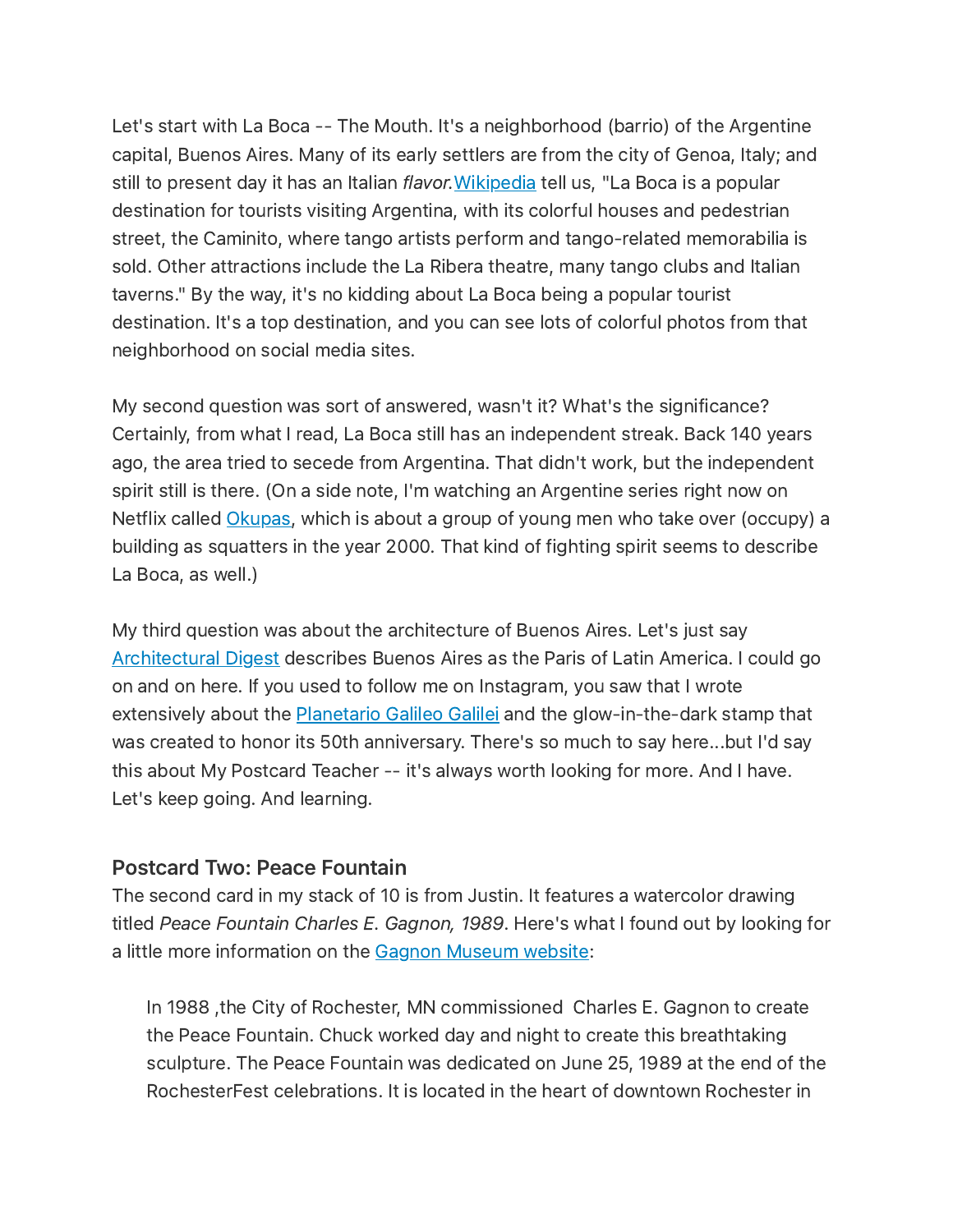the appropriately named Peace Plaza on 1st Avenue SW & 1st Street SW. (Go ahead a drive around Rochester as I have done many times on streets that are named the same thing only with a map coordinate designation to make all the difference.)

There's so much more. Of course, I had to look at Charles Gagnon's [biography.](https://www.gagnonmuseum.org/historical-timeline) He spent his career creating sculptures that promoted world peace. He incorporated doves in much of his work, and on a personal note, I have to say the museum in Rochester, Minnesota is worth visiting. I had reasons to have extended stays in Rochester, and in addition to the fabulous healthcare I got at Mayo Clinic, going to the Gagnon Museum was a highlight of my time in Rochester. So....that's the Peace Fountain card and I know more than when I started. Of course, I had to look up the history of Rochester, Minnesota, and here's what I [learned:](https://en.wikipedia.org/wiki/Rochester,_Minnesota)

The area developed as a stagecoach stop between Saint Paul, Minnesota, and Dubuque, Iowa near the Zumbro River. The community was founded by George Head and his wife Henrietta who built a log cabin named Head's Tavern in 1854 and named the city after his hometown of Rochester, New York. When the Winona and St Peter Railroad initiated service in October 1864, it brought new residents and business opportunities and spurred growth. In 1863, Dr. William W. Mayo arrived as the examining surgeon for Union draftees in the Civil War. Yes, that Dr. Mayo. I'm glad he did what he did.

If I were purely using the Montessori Method, I'd also tell you 220,000 people live in Rochester. That the biggest employer is Mayo Clinic. That it's rural around the area. And that Padraig O'Tuama read a poem by James Wright on his **Poetry Unbound** podcast that [references](https://onbeing.org/programs/james-wright-a-blessing/) Rochester, and each time I drive there I play it as a novena. Rightly, it's called The Prayer. Here's a snippet.

#### V/O Padraig O'Tuama reading first two lines of The Prayer

I highly recommend going to Poetry Unbound and listening to everything Padraig reads and reading everything he writes. His work is part of the On [Being](https://onbeing.org/our-story/) project, which they describe as questioning *What does it mean to be human, how do we want* to live, and who will we be to each other?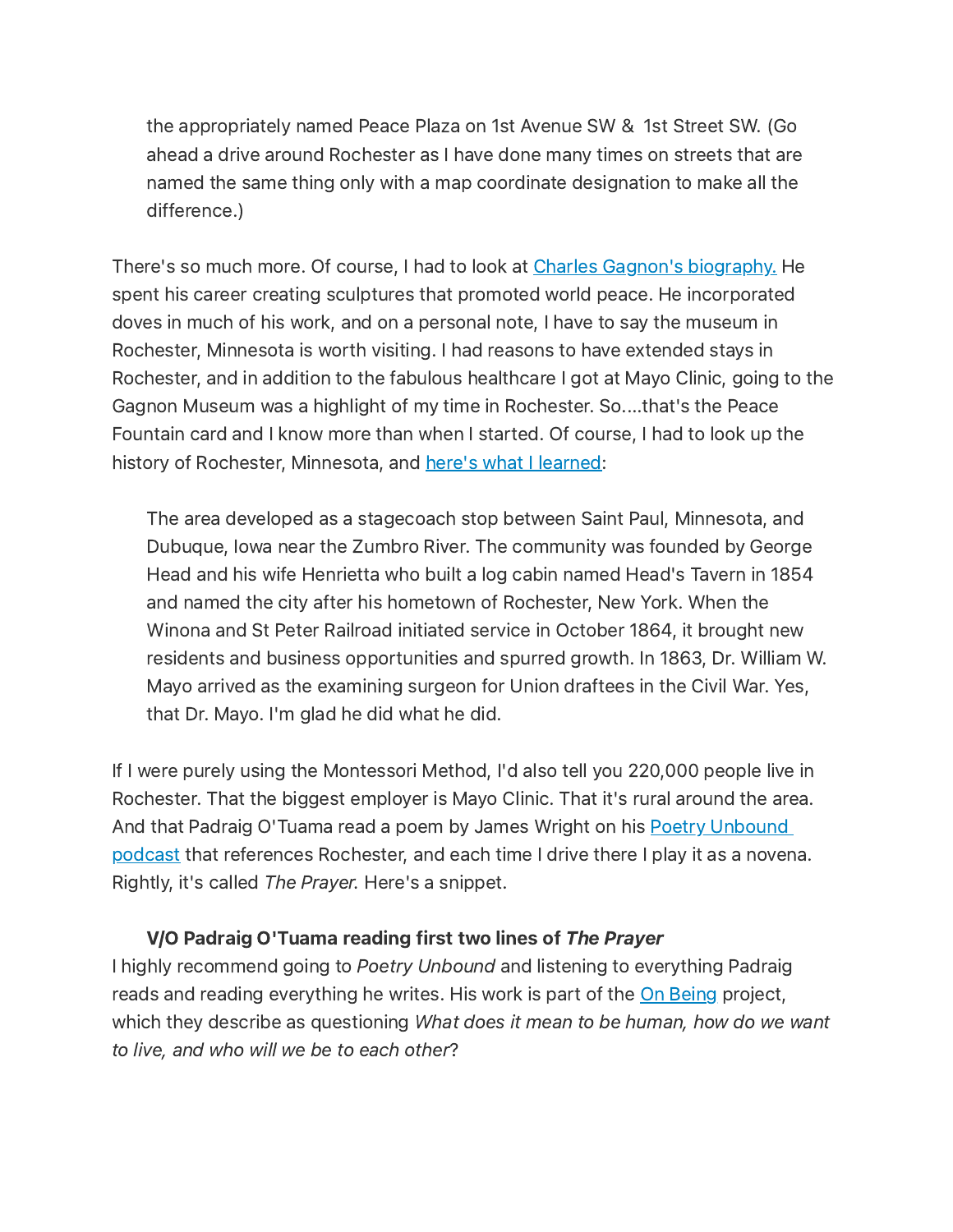Do you see how all this works? The convergence? One postcard -- a Peace Fountain postcard -- and look how far I've roamed. Postcards connect people. And postcards teach people.

# Postcard Three: Disney World

Next in the stack is something fun. Uplifting. It's a lenticular postcard sent from Disney World by by daughter-in-law Ashley and my grandson Jamo. (You know, you heard him on this show talking about Biggie.) The postcard they sent has Mickey Mouse tugging at his tie with a big number 50 in the upper lefthand corner, celebrating 50 years of Walt Disney World. So, what did My Postcard Teacher teach me about this one?

Well, first, the **50th [anniversary](https://disneyworld.disney.go.com/50th-anniversary/) celebration** of Disney World kicked off on October 1, 2021. Yeah, except for that pesky worldwide Covid pandemic that led Disney to postpone the celebration on the day and extend the party for the entirety of 2022. Yep, it's going on now. Did you know Walt Disney started Disneyland in Anaheim, California in 1955....but it was called **[Project](https://fortune.com/longform/disney-world-50th-anniversary/) Future?** He then bought 27,000 acres in central Florida after opening Disneyland, and that was the start of Disney World.

Curious about the price of an entrance ticket at Disney? According to their website, a day pass for age 10 plus is \$109. But there are add-ons, and everyone takes the addons. For instance, if you pick the Park Hopper option, the prices goes to \$199 per day. And remember that thing I said where the price is for 10+? Yes, there's a discount for ages 3-9...you save five bucks. It's \$194 per day for a Park Hopper pass for a kid...of course if your kid is less than age 3 it's free. But trust me, and this comes from someone who took a kid younger than 3 to Disney World, it ain't free. Sure, park admittance is free. But you have to rent a stroller. Then drag your kid around all day. There's a tax on your body for that.

# Postcard Four: Disneyland

Know what's not as taxing? Another lenticular Disney card I got from Clocky of the Sent from [Disneyland](https://podcasts.apple.com/us/podcast/sent-from-disneyland/id1479524109) podcast. The card features Mickey Mouse in from of a banner that says 2021. Plus, there's a rendering of the Magic Kingdom. This one is from [Disneyland](https://www.history.com/this-day-in-history/disneyland-opens) Resort. Disneyland opened on July 17, 1955. And did you know they had a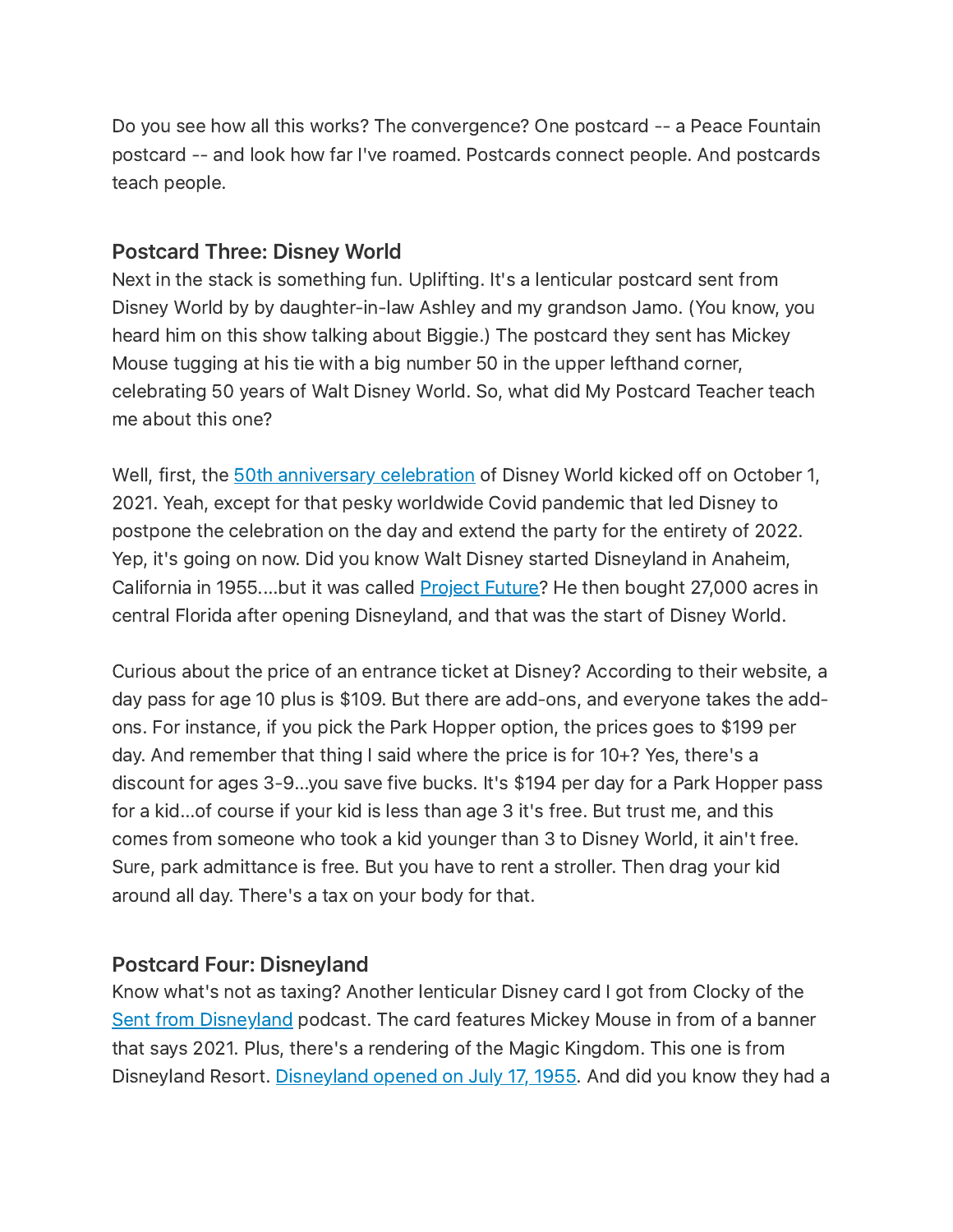[disastrous](https://www.history.com/news/disneylands-disastrous-opening-day-60-years-ago) opening day? [History.com](http://history.com/) writes about how construction was lagging and many rides weren't open for the first day. It got worse. They write:

So many weeds sprouted along the banks of the Canal Boats of the World ride that Disney ordered workers to place signs with exotic species names in Latin next to them to resemble an arboretum. In temperatures that reached 100 degrees, the fresh asphalt on Main Street, USA melted into a sticky tar that ensnared the high heels of some women while a paucity of drinking fountains due to a plumbers' strike led to frustrations, rather than water, bubbling over. Plenty of water, however, could be found washing over the deck of the Mark Twain riverboat, which was filled beyond capacity and listing from side to side.

Even worse, Disneyland was overloaded with party crashers. The theme park expected a crowd of 15,000 people at the invitation-only opening, however, 28,154 passed through Disneyland's gates thanks to counterfeit tickets. A few more even scaled a fence using a ladder erected by a makeshift entrepreneur who charged \$5 a head.

Even by southern California standards, the seven-mile backup to Disneyland on the Santa Ana Freeway was epic. Passengers baked in their cars, and kids were forced to take bathroom breaks on the side of the freeway and even in the Disneyland parking lot. Unprepared for the throng, Disneyland's refreshment stands and three restaurants ran out of food, and sweating parents and thirsty kids abandoned many of the long lines.

Know what else I learned? That Walt Disney took a huge risk. But he believed in his dream. And now, for the small price of only \$199 to walk through the turnstile, you can, too.

### Postcard Five: Van Gogh: The Meadow with Butterflies

Know who else had a dream? Vincent Van Gogh. Next up on My Postcard Teacher is a card from Nikita featuring Van Gogh's 1890 painting titled The Meadow with Butterflies...or , alternatley, The Asylum Garden. Your choice. And there's much to learn here.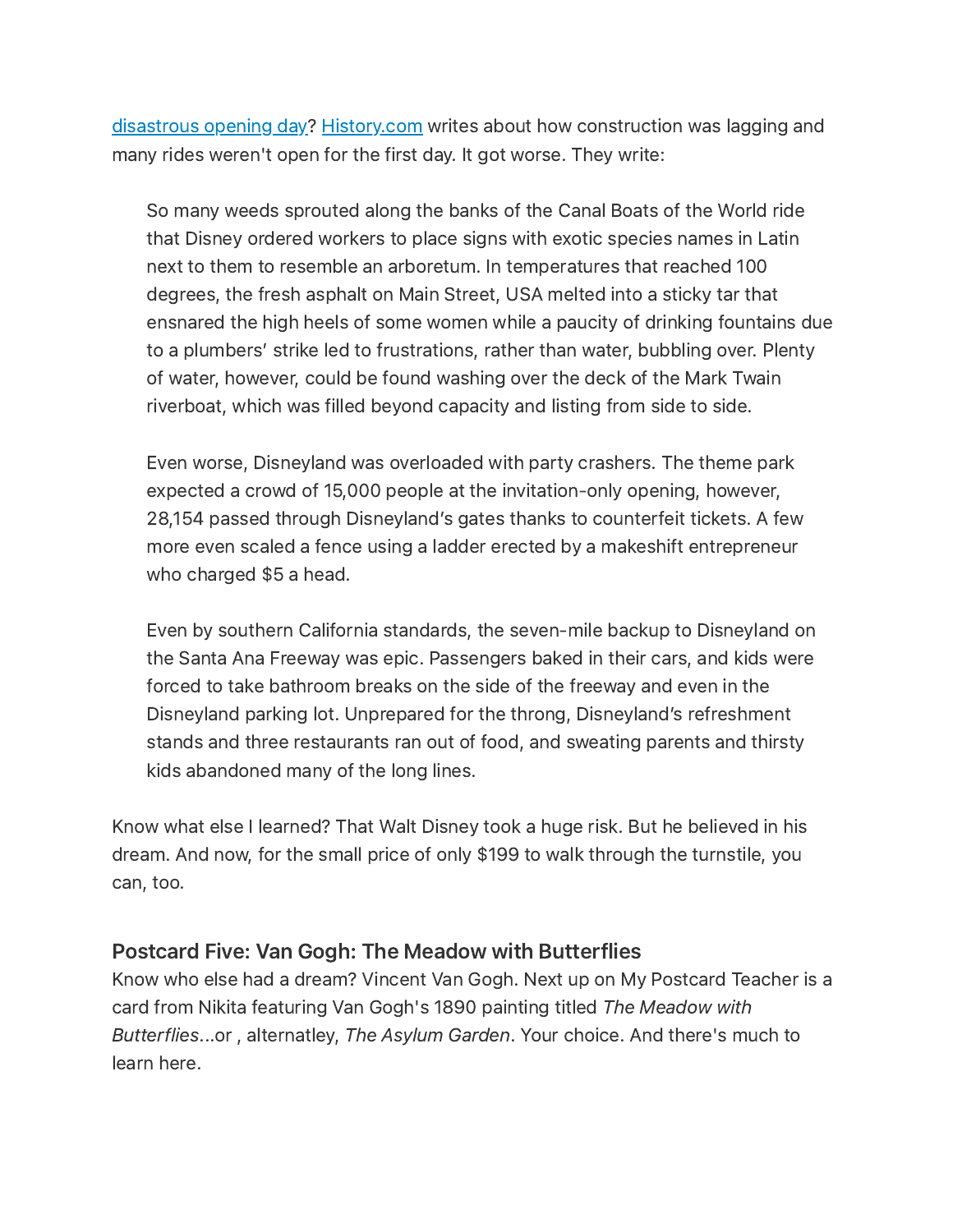The National Gallery, where the painting is on exhibit, uses this [description:](https://www.nationalgallery.org.uk/paintings/vincent-van-gogh-long-grass-with-butterflies)

Van Gogh painted this patch of meadow when he was a patient at the psychiatric hospital at Saint-Paul de Mausole, near the village of St-Rémy in the south of France. While at the hospital he made a number of sketches and paintings that look down at small areas of meadow or undergrowth.

Although there is no horizon or sky, the path near the top of the picture creates an effect of depth. In contrast to the boundary formed by the path, the remaining space is open and potentially extends beyond the sides and bottom of the canvas. The grass is painted with distinct brushstrokes of varying length, laid down in clusters like the clumps they describe.

Van Gogh's interest in depicting nature in detail may have been encouraged by what he had read about Japanese culture, and his belief that 'the wise Japanese man...studies a single blade of grass'. But there were also important precedents in Renaissance art and in seventeenth-century Dutch painting.

So, just when I thought I knew a little about Van Gogh, here comes a more obscure piece of his work, and that led me down the path to discover much more. And yes, I read more about why Van Gogh was in the psychiatric hospital...okay, I'll tell you. First, he was very [productive](https://www.vangoghmuseum.nl/en/art-and-stories/vincents-life-1853-1890/hospitalization) there, and he painted more than 150 works during a year-long stay. You probably know about him cutting off his left ear. That's disputed by some who say he only cut off part of it, but nonetheless, he was having bouts of mental illness in 1888 and 1889, and people in town started calling him fou roux (the redheaded madman). In fact, they got the police to shut down Van Gogh's house and basically ran him out of town. To say the least, that's not very nice. But Vincent knew he was in enough trouble that he committed himself to the hospital in the Provence. While there, besides painting the painting on this card, he painted The Irises. We all know that one.

# Postcard Six: Man Near Manhole, Times Square, 1922

My next postcard comes in the form of a [black-and-white](https://www.metmuseum.org/art/collection/search/264740) postcard titled Man Near Manhole, Times Square, New York City. It's from a gelatin silver print from 1954 by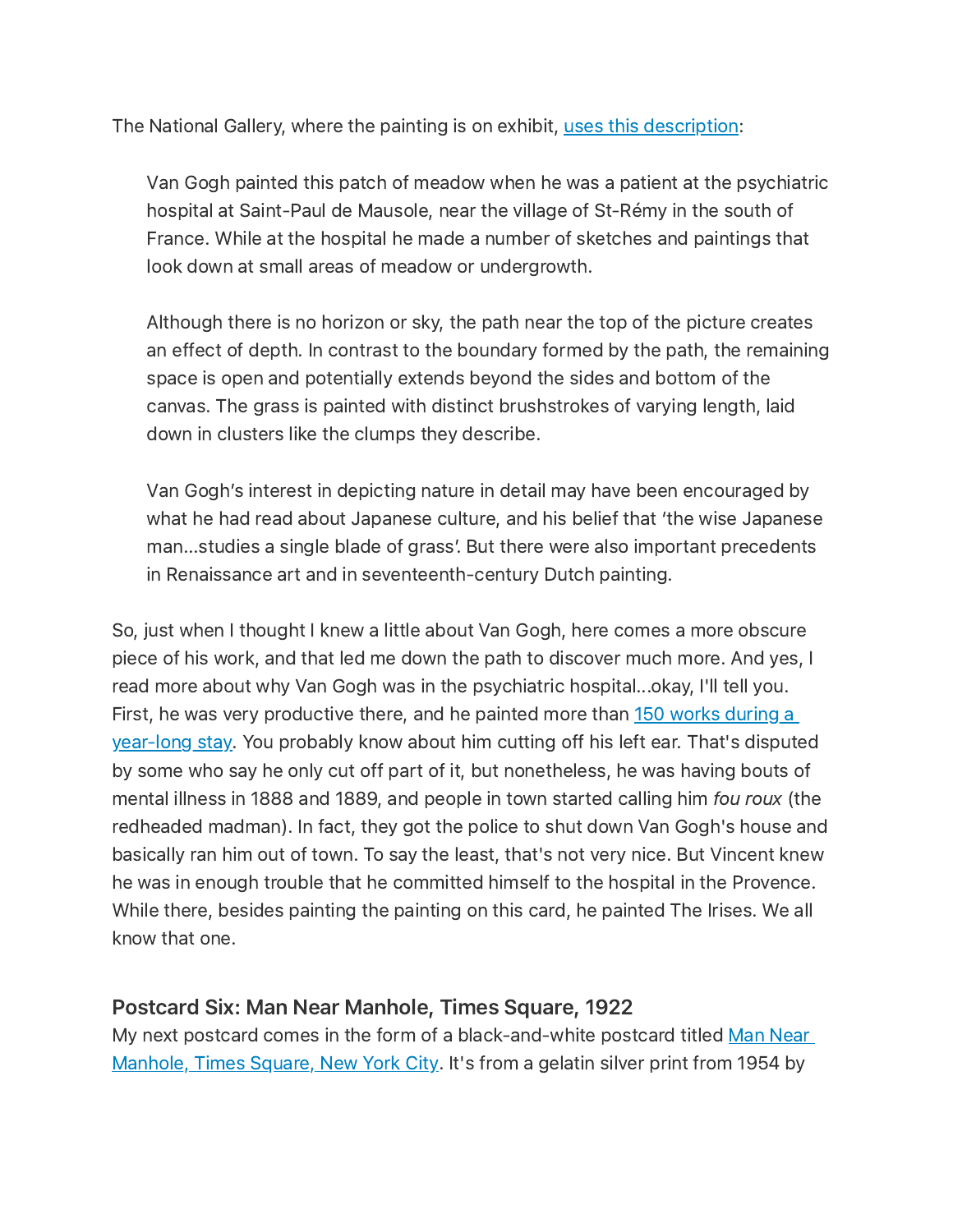the photographer **Louis [Stettner](https://www.louisstettner.com/)** that's in The Metropolitan Museum of Art. In his obituary written in the New York [Times](https://www.nytimes.com/2016/10/15/arts/design/louis-stettner-dead.html), his work was described this way:

With an unerring eye for the poetry of the everyday, he trained his camera on subway riders and pedestrians in New York — the unceasing human ebb and flow in the old Penn Station — and ordinary Parisians going about their daily rounds, like the woman walking her dog on a deserted and misty Avenue de Chatillon in 1949.

You might know that I made a comment about the commercial viability of black-andwhite versus color postcards, and even did a podcast about it. My Postcard Teacher came to my aid in the form of many black-and-white postcards people sent to me to increase my knowledge. I didn't know Stettner's work, except to say I recognized a couple pieces. Now, with the prompting of this card from Denise, I started down the path to learn more about his work, including the politics of photography in the 1950s in the U.S.

# Postcard Seven: La Conquista de Espacio (1785)

I have this really big thing about hot air balloons. Whenever I see one I think it's a sign of good luck. So, when Maggie sent a card that's of an old time hot air balloon titled La Conquista del Espacio, Globo de Lunardi 1785, you can bet I had to know more. First, the card was illustrated by the artist **[Alfredo](http://www.delamaria.com/) De la María**, whose work spanned everything from polo (where his works are legendary in Uruguay), to automotive magazines in Buenos Aires, to this set of hot air balloon illustrations called La Conquista del Espacio. On top of finding out more about De la María's work, I then read more about [Vincezo](https://en.wikipedia.org/wiki/Vincenzo_Lunardi) Lunardi, the guy in the balloon in 1785.

But it all started in 1784, the first year of balloon flight. Listen to this passage about Lunardi from Wikipedia:

There was a flying craze in France and Scotland with James Tytler, Scotland's first aeronaut and the first Briton to fly, but even so and after a year since the invention of the balloon, the English were still skeptical, and so George Biggin and 'Vincent' Lunardi, "The Daredevil Aeronaut", together decided to demonstrate a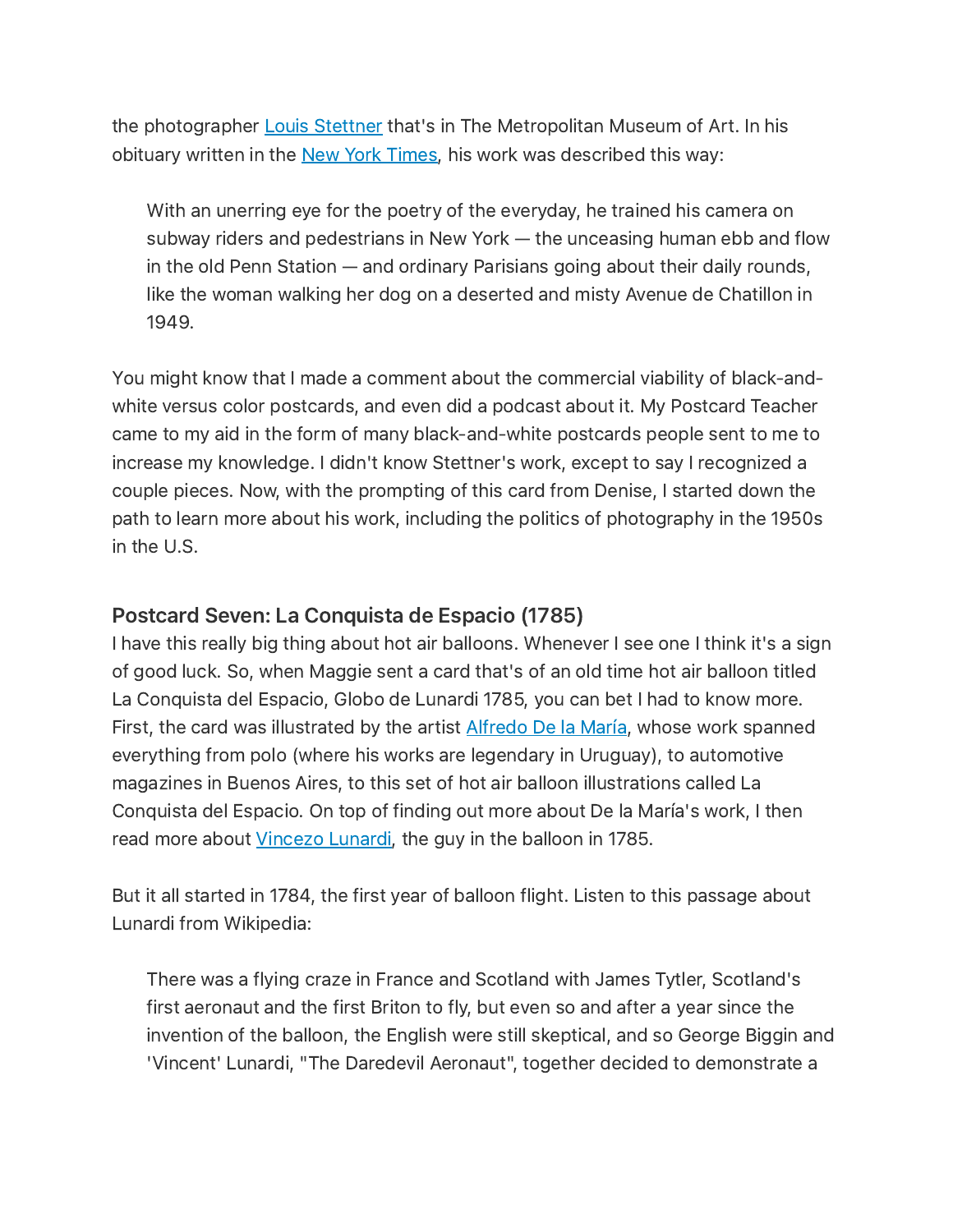hydrogen balloon flight at the Artillery Ground of the Honourable Artillery Company in London on 15 September 1784.

However, because the 200,000-strong crowd (which included eminent statesmen and the Prince of Wales) had grown very impatient, the young Italian had to take off without his friend Biggin, and with a bag that was not completely inflated, but he was accompanied by a dog, a cat and a caged pigeon. The flight from the Artillery Ground travelled in a northerly direction towards Hertfordshire, with Lunardi touching down briefly in a cornfield in the parish of North Mymms to release the cat which had become unwell. After the brief touch down, Lunardi continued his flight before eventually bringing the balloon to rest in Standon Green End.

The 24-mile flight brought Lunardi fame and began the ballooning fad that inspired fashions of the day—Lunardi skirts were decorated with balloon styles, and in Scotland, the Lunardi Bonnet was named after him

Oh, it goes on...and gets better:

Lunardi's next flight was made nearly a year later on 29 June 1785 and left from St George's Fields on the south side of the Thames. Lunardi and Biggin, and two invitees, Letitia Ann Sage and Colonel Hastings, were supposed to make the flight, but the balloon wouldn't take off because of the weight. Lunardi and Hastings stepped down, and the balloon took off with Biggin and Mrs. Sage, making her the first English female in flight. 90 minutes later, they landed near Harrow, where the two aeronauts had to be rescued by a group of boys from Harrow School from the angry farmer whose crops were damaged.

Oh, man. What a story. You'd think you would know the ending. But you don't. Lunardi didn't die in a ballooning accident, although he came close a few times and he had to leave England in 1786 after what was supposed to be his 12th launch at Newcastle upon Tyne in 1786 ended in a casualty, when Lunardi spilled sulfuric acid on the ground. Assistants restraining the already buoyant balloon fled from the place which caused it to take off. One of them, the son the under-sheriff of Northumberland, had a rope twisted around his hand and could not disengage himself in time. He was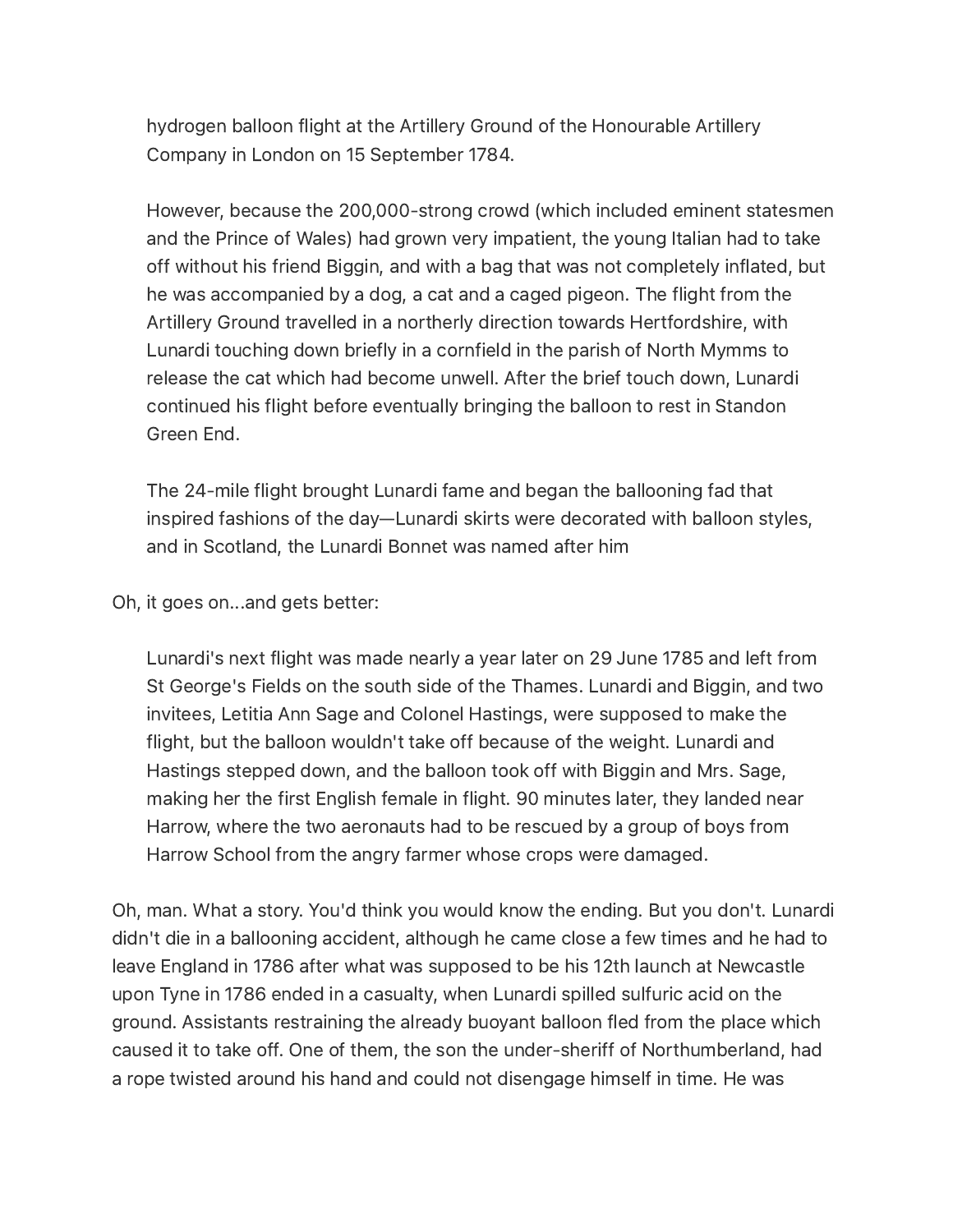drawn up in the air. Eventually, he fell to the ground and died later from internal injuries.

Yes, I said he spilled sulfuric acid . Which made helpers drop the ropes. Which left the son of the under-sheriff of Northumberland twisted in the ropes as the balloon rose unexpectedly. And he fell to his death. Writers, all the stories you ever need to know are out there, and if you use a single postcard as a teacher, this is what you can learn.

# Postcard Eight: Real Alcázar de Sevilla

Card number 8 is of stucco decoration in the Patio de las Doncellas (The Courtyard of the Maidens) at the Mudéjar Palace in Sevilla, Spain. Okay, that's a long enough description. Well, maybe it's not. This card is from what's known as Real Alcázar de Sevilla, one of the oldest royal palaces still in use and it has the largest [late-medieval](https://www.turnend.org.uk/news/2019/3/18/palacios-and-patios-discovering-architectural-and-horticultural-paradise-in-seville) garden in Europe. The palace was built over a 500-year span, starting in the year 913. I could go on with this one all day, but let's just say I put this on my bucket list.

# Postcard Nine: Wild Animals in Hokkaido

Do you know how to say deer in Japanese? How about how to say red-crowned crane in Japanese? I got a postcard called Animals in Hokkaido, and the writer told me. The deer from Hokkaido are called Ezojika, and the cranes are called Tancho. The species of deer are called [Sika](https://en.wikipedia.org/wiki/Yezo_sika_deer), and the males can grow to more than 200 kilograms. The cranes are somewhat amazing. As a birder myself, I'm always fascinated with adding to my Life List. Many people thought they would never add the Tancho because it had been considered extinct. But somehow the species made a comeback in eastern Hokkaido, and now there are specially [preserved](http://en.kushiro-lakeakan.com/overview/3760/) wetlands where a few lucky birders can catch a glimpse of this symbol of Japan.

Also, I can't not comment on Hokkaido. Hokkaido is the second largest, northernmost and least developed of Japan's four main islands. Its weather is harsh in winter with lots of snowfall, below zero temperatures and frozen seas, while in summer it does not get as hot and humid as in the other parts of the country. By the way, if you wanna be on Jeopardy, you have to know your islands, including your Japanese islands, which number 6,852 in the [archipelago.](https://en.wikipedia.org/wiki/Japanese_archipelago) But really, you just need to know the five main islands from north to south: Hokkaido, Honshu, Shikoku, Kyushu, and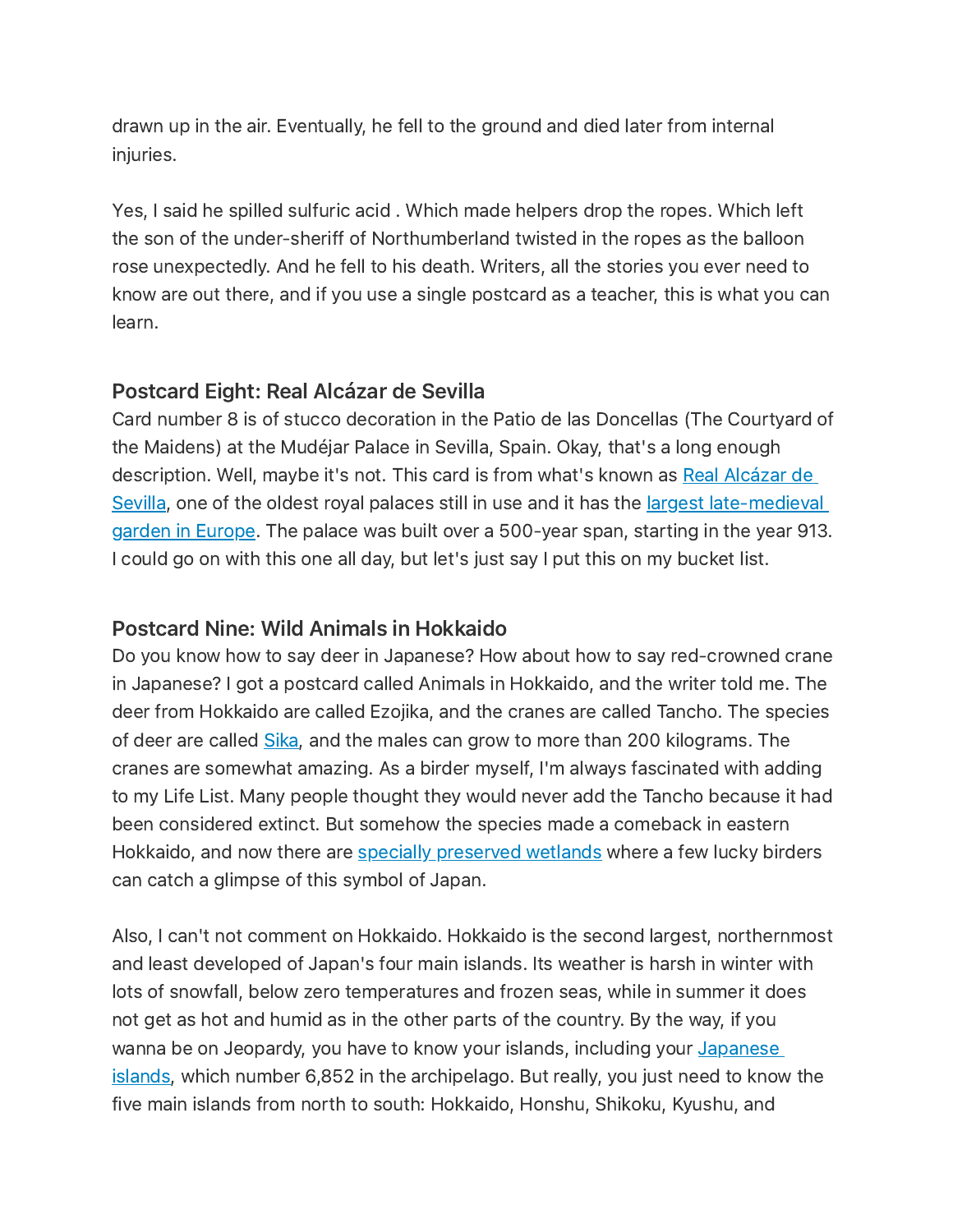Okinawa. Honshu is the biggest, and where Tokyo is located. Little fun fact: Historically, Honshu was called Hondo. You can thank me (and My Postcard Teacher) if you get that one right on a Jeopardy clue.

## Postcard 10: Stonehenge

Now we're around to card number 10. I got a super cool round Stonehenge card from Devin. And although I've seen [Stonehenge,](https://www.english-heritage.org.uk/visit/places/stonehenge/history-and-stories/) I needed to know more. Remember that part about My Postcard Teacher? Quick facts: It's a World Heritage Site. Stonehenge is perhaps the world's most famous prehistoric monument. It was built in several stages: the first monument was an early henge monument, built about 5,000 years ago, and the unique stone circle was erected in the late Neolithic period about 2500 BCE. In the early Bronze Age many burial mounds were built nearby. In about 2500 BCE the stones were set up in the centre of the monument. Two types of stone are used at Stonehenge – the larger sarsens (which are sandstone boulders and a killer word to add to your vocabulary) and the smaller 'bluestones'. The sarsens were erected in two concentric arrangements – an inner horseshoe and an outer circle – and the bluestones were set up between them in a double arc.

Okay, I could go on and on all day about Stonehenge. And I might. But not today. Lets just say the stones were brought from great distances...the bluestones were brought from 250 kilometers away, and the sarsens were brought from 25 kilometers away. I'll remember that the next time I complain about having to roll out the trash cans on Monday morning. Those people back then were strong.

So,, that's a wrap. Ten postcards. Lots and lots and lots to learn. What did you think? Do you know a little more than when you started listening? I do...or I did learn as I went along

I've taken advantage of time I found by taking a break from Instagram. And when I say found time, I mean like 30 hours a week. By taking that break it's allowed me to slow down, sip my coffee, and learn more about the world. Yes, these 10 postcards had a place orientation, which makes it easy to find out more. But I'd like to suggest if you slow down and look, each postcard can be a teacher. Do what Mark Routh does as he documents the history of thousands upon thousands of postcards on his site, Mark's Postcard Chat. Mark writes about the [significance](https://www.marks-postcard-chat.co.uk/) of each card, about designers, and